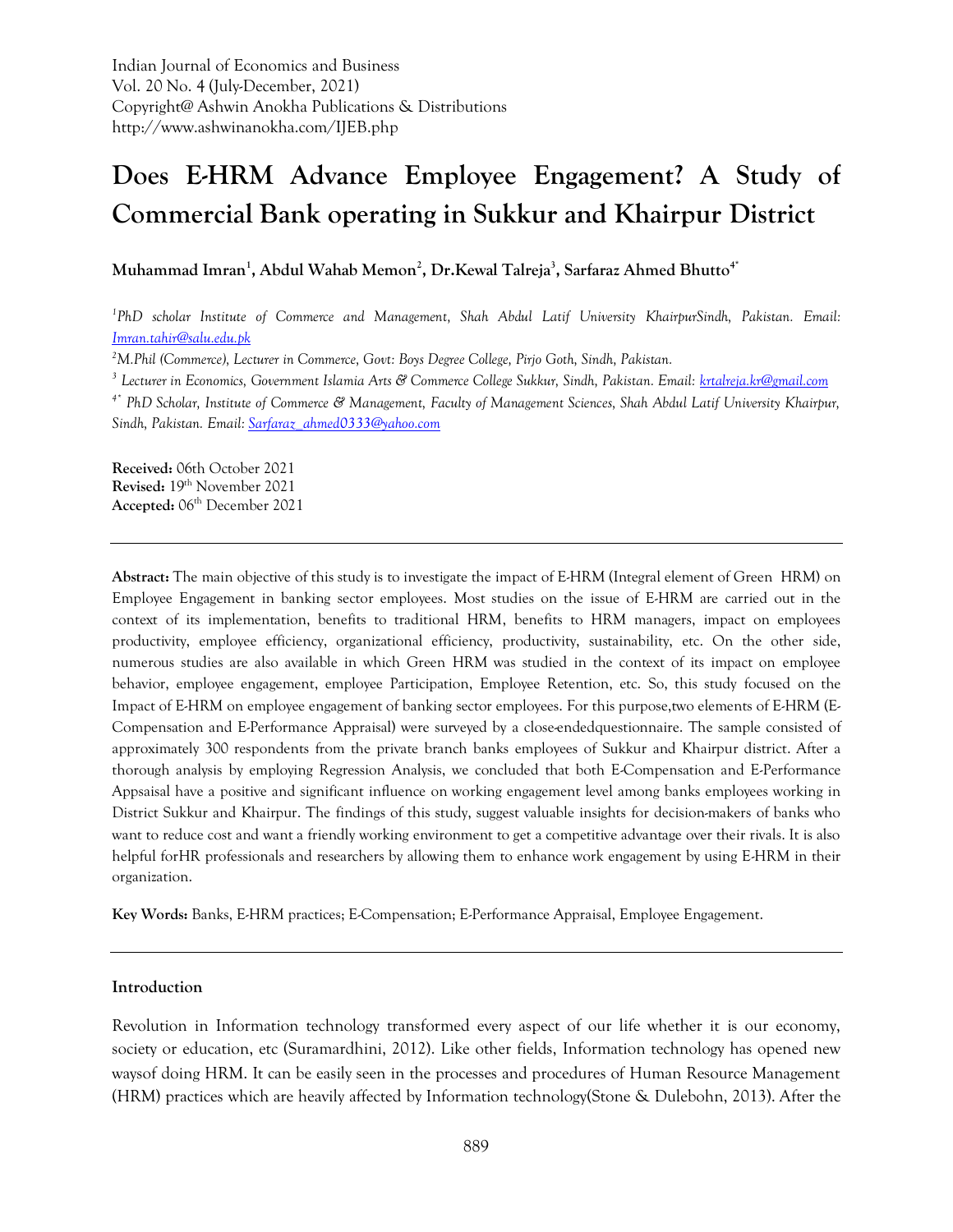initiation of web-based HRM which replace face-to-face HRM activities,great changes were seen in HRM practices (Ruel, [Bondarouk, & Van der Velde, 2007\)](#page-14-1). A global trend towards enterprise resource planning increases the widespread usage of IT in HRM. Internet-based technology revolutionized the administrative features of HRM. [\(Marler & Parry, 2016\)](#page-13-0). E-HRM is defined as a Combination of HRM and IT practices for further improvement of working conditions intrinsic value addition to the organization [\(Iqbal, Ahmad,](#page-13-1)  [Allen, & Raziq, 2018\)](#page-13-1). E-HRM expands traditional HRM processes by improvingservice quality [\(T.](#page-12-0)  [Bondarouk, Schilling, & Ruël, 2016\)](#page-12-0). E-HRM is a strategic shift from outdated labor-concentrated practices to a technology-supported environment in which most operational activities are done by HRM software [\(Parry & Tyson, 2011\)](#page-14-2). In a nutshell, E-HRM supplements HRM service quality by reforming, its procedures, flow of work, performance management, and compensation [\(T. Bondarouk, Harms, & Lepak,](#page-12-1)  [2017\)](#page-12-1). E-HRM cutting edge technology initiate the idea of "Self-Service" which is also positively correlated with employee engagement [\(Fujimoto, Ferdous, Sekiguchi, & Sugianto, 2016\)](#page-12-2) because E-HRM is not merely "digitalization" of the HRM process. Social Exchange theory suggests that E-HRM practices influence employees' attitudes due to impartiality in the E-HRM system[\(Panos & Bellou, 2016\)](#page-14-3). Many research studies concluded that E-HRM has brought HRM function towards the Strategic level by using Information technology at the Operational, relational, and transformational levels. The operational E-HRM domain contains day-to-day activities for employee benefit management practices and their profiling which enhance operational efficiencies of the HR department by reducing administrative burden and improving HR service quality[\(Strohmeier, 2007\)](#page-14-4). E-Performance Management, E-Recruitment, E-learning, or E-Training comes under the domain of Mrelational e-hrm practices which support business processes. Transformational E-HRM focuses on employee future development such as knowledge management, etalent management, HR planning, etc[\(Bissola & Imperatori, 2013\)](#page-12-3). E-HRM is also a crucial tool used to achieve the Green HRM goals of the organization. Green HRM philosophy believes in less paperwork at all stages of HRM function like Performance appraisal and Compensation etc with the ultimate objective to increase the quality of work-life and employee engagement[\(Hosain & Rahman, 2016\)](#page-13-2). According to Deshwal 2015, green HRM makes an employee more committed or engaged towards their work.

Besides HRM, the term Engagement is also very much famous or crucial in other fields [\(Resnick,](#page-14-5)  [2001\)](#page-14-5)[\(Saks, 2006\)](#page-14-6). For example, civic engagement term used in sociology[\(Mondak, Hibbing, Canache,](#page-14-7)  [Seligson, & Anderson, 2010\)](#page-14-7). social engagement term used in psychology[\(Huo, Binning, & Molina, 2010\)](#page-13-3), stakeholder engagement phenomenon, consumer and customer engagement, and public engagement phenomenon [\(Ihm, 2015\)](#page-13-4)[\(Brodie, Hollebeek, Juri](#page-12-4)ć, & Ilić, 2011)[\(Men & Tsai, 2016\)](#page-13-5). Employee Engagement is shared(Worker and firms)progressiondirectedtowards achievement of mutualaims but the widely used definition of E.E (Employee Engagement)is diverse participation and fulfillmentof the desireof action[\(Harter, Schmidt, & Hayes, 2002\)](#page-13-6).Engagement helps the organization to compete infinitelyrising and changing markets as a competitive advantage[\(Welch, 2011\)](#page-14-8). Other benefits of E.E are reducing absenteeism, reducing turnover ratio, higher job performance, and greater customer devotion[\(Brunetto, Teo, Shacklock,](#page-12-5)  & Farr‐[Wharton, 2012;](#page-12-5) [Gruman & Saks, 2011\)](#page-13-7)[\(Salanova, Agut, & Peiró, 2005\)](#page-14-9). Engagement is used as an effective tool to increase behaviornot only at the individual level but also help in performing the task efficiently which ultimately leads towards organizational performance. Lastly, increment in monetary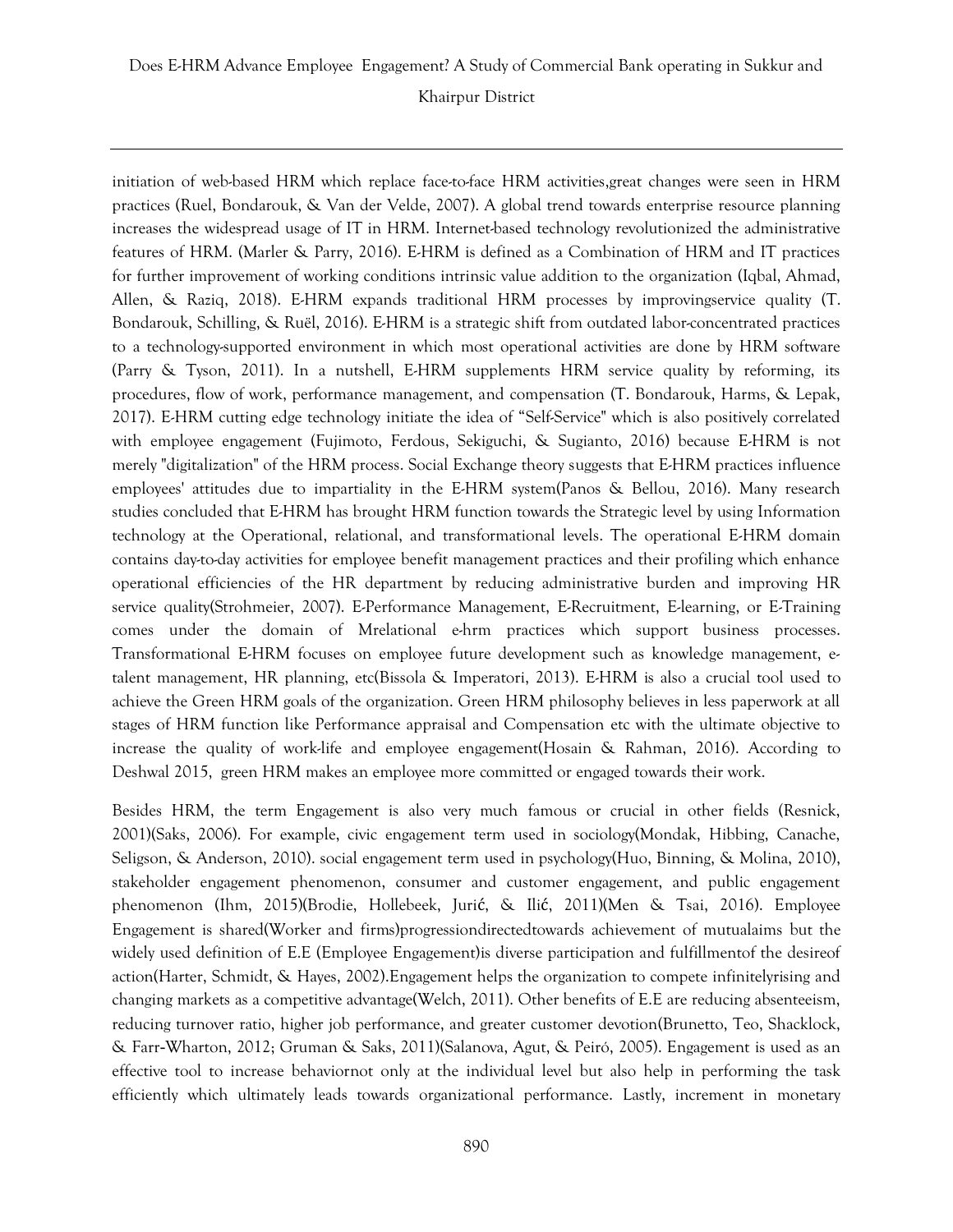performance contributes towards stakeholder return[\(Bates, 2004 Harter, Schmidt & Hayes, 2002:](#page-12-6)  [Richman, 2006\)](#page-12-6). There are a variety of studies are available in which Employee Engagement used as Mediating variable (Indirect effect). Besides, huge studies are also available in which the impact of E-Compensation and E-performance Appraisal were checked on a variable like organizational performance and Individual performance under the E-HRM umbrella. So, this study will fill the gap by finding E-Compensation and E-Performance Appraisal effect on Employee Engagement (Directly).

As stated earlier, this study will determine whether **E-HRM practices particularly E-Compensation and E-Performance Appraisal have any constructiveinfluence on employee engagement inthe Banking sector.**We have selected the financial sector, particularly the banking sector because bank employees have to work with tough timelines, with a strict regulatory environment coupled with severe competition for customer deposit retention exist among banks. These challenges can only be mitigated by banks if they have fully motivated engaged employees. It will put extra pressure on bank management to how to motivate or engage employees which are working in the large scattered branch network. Here, E-HRM can help bank management to fully motivate or engage their employees which are working even in remote areas.

# **The objective of the Study:**

The keyobjective of this study is to check the impact of E-compensation and E-performance appraisal on working engagement among private banking sector employees working in the Sukkur and Khairpur districts. Secondly, check whether this impact is significant or not.

This study will check the following four hypotheses:

**H1** E-Performance Appraisal has a positive and significant influence on Employee engagement among branch banking employees of private banks.

**H2**E-Compensation has a positive and significant influence on Employeeengagement among branch bankingemployees of private banks.

For testing above stated hypothesis, Haroon Abdullah's [\(Khashman & Al-Ryalat, 2015\)](#page-13-8)model of Impact of Electronic HRM Practices on Jordanian Telecommunication Sector'soperational performance has been amended and used on primary data collected through close-ended questionnaires from private commercial bank branches which have more than 10 staff collected by personal visits and google form.

The later part of this paper discusses past studies related to E-HRM (E-Compensation, E-Performance Appraisal) and Employee Engagement with a variety of other elements and factors.After the Literature review, detailed methodology regarding the selection of the sample, data collection, study model, and its testing detail discussed. Result and discussion presented after descriptive statistics, correlation, and regression analysis. Author recommendations and suggestions are presented as a conclusion in the last section.

# **Literature Review**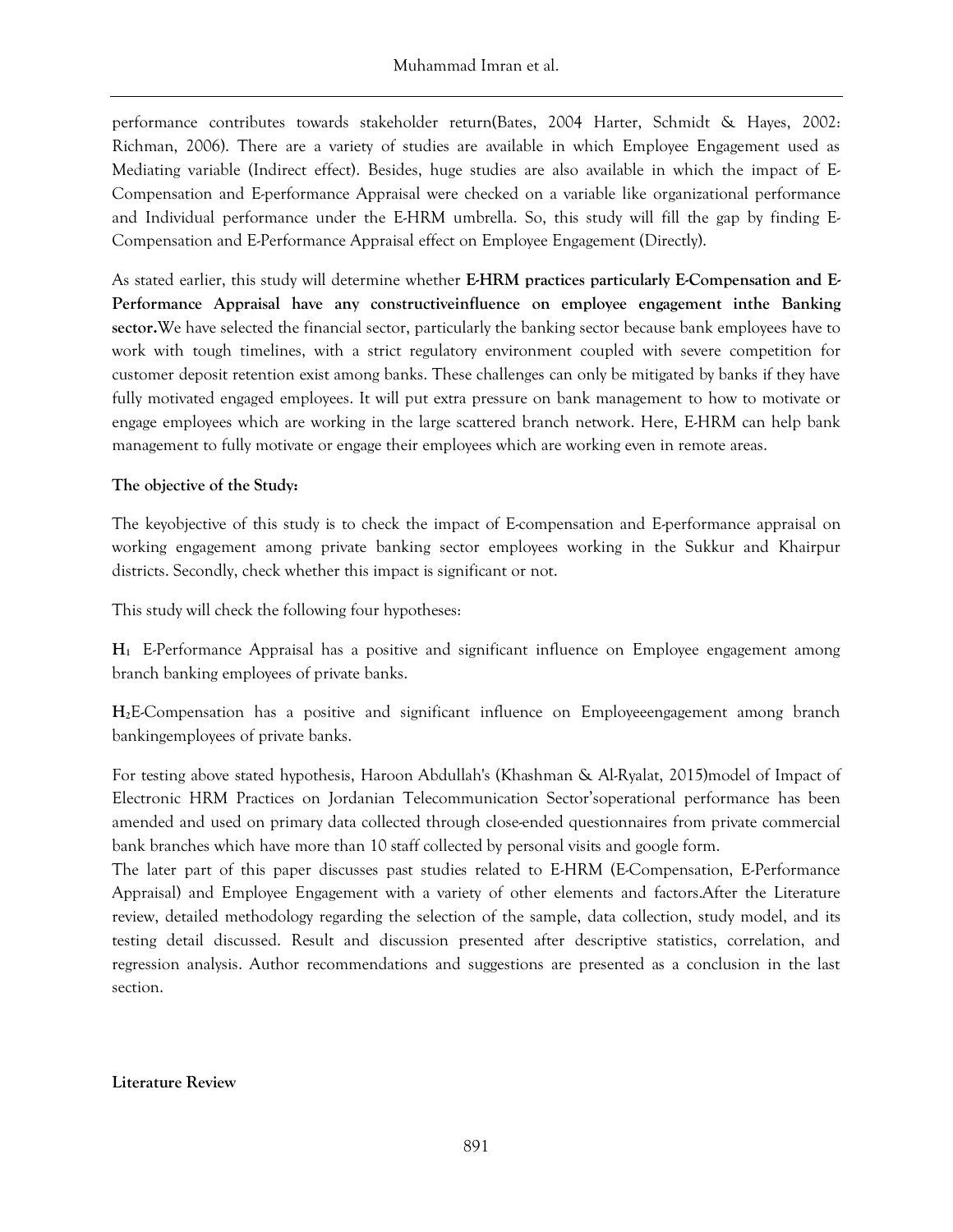# **Social Exchange Theory**

Social Exchange theory suggests that co-dependentassociations between parties produce a standard of affinity or reciprocal favor[\(Cropanzano & Mitchell, 2005\)](#page-12-7). This custom of affinity has both positive and negative outlooks. When one party gives benefits, the receiving party is appreciative to reply in kind. If there is negative conduct then poor behavior is reciprocated [\(Aryee, Budhwar, & Chen, 2002\)](#page-12-8). Social Exchange theory is very much applicable in an organizational context, it explains why employees respond favorably to the organization when they treat favorably[\(DeJoy, Schaffer, Wilson, Vandenberg, & Butts, 2004\)](#page-12-9). In simple words, employees react according to how they perceive they are treated by the management of the Organization[\(Mearns, Hope, Ford, & Tetrick, 2010\)](#page-13-9). The current study focuses on the same base of Social Exchange theory. E-HRM (E-Compensation, E-Performance Appraisal) is used as (Independent Variable) toll used by the organization to treat employees, and Employee Engagement (Dependent Variable) is employee response against that treatment.

# **Adaptive Structuration Theory**

Adaptive structuration theory [\(Handayani & Fitriati\)](#page-13-10) reveals the effect of communication and information technology on the organizational process. AST focus on the active affiliation between the structure provided by technology and their appropriateness in the eyes of their users. AST theory which is developed by (Desanctis& Poole in 1994)focuses on the implication of technology[\(Rains & Bonito, 2017\)](#page-14-10)and provide a model that focuses on the interaction between advanced information technology, social structure, and human interaction. AST focuses on social structures, rules, and resources by technologies and institutions as the basis for human activity[\(DeSanctis & Poole, 1994\)](#page-12-10). The current study is also focuses on AST theory in which E-Compensation and E-Performance Appraisal used as technology (Independent Variable) and Employee Engagement used as human interaction (Dependent Variable). **E-HRM (E-Compensation/E-Performance Appraisal) Concept:**

Like other concepts, there is no single explanation of Electronic HRM because every researcher describes Electronic HRM as per their specificinterpretations which they have to focuson [\(T. V. Bondarouk & Ruël,](#page-12-11)  [2009\)](#page-12-11). Some famous E-HRM explanation is as follow.

E-HRM is a "Virtual HR where network-based configuration erected on partnerships and usually facilitated by information technologies to support the firm's organization procure, cultivate, and use intellectual resources" **[\(Lepak & Snell, 1998\)](#page-13-11).**

E-HRM is a "Whole HR approach which moves from the HR department and is reallocated to other organizational components and reliable business partners, in a way which incorporates HR activities with other corporate practices (e.g. finance, supply chain, and customer service)".**[\(Karakanian, 2000\)](#page-13-12).**

Electronic HRM means "e-HR (or online HRM) denotes the usage of a wider variety of Internet-based uses for steering HRM associated businesses" **[\(Lengnick-Hall & Moritz, 2003\)](#page-13-13).**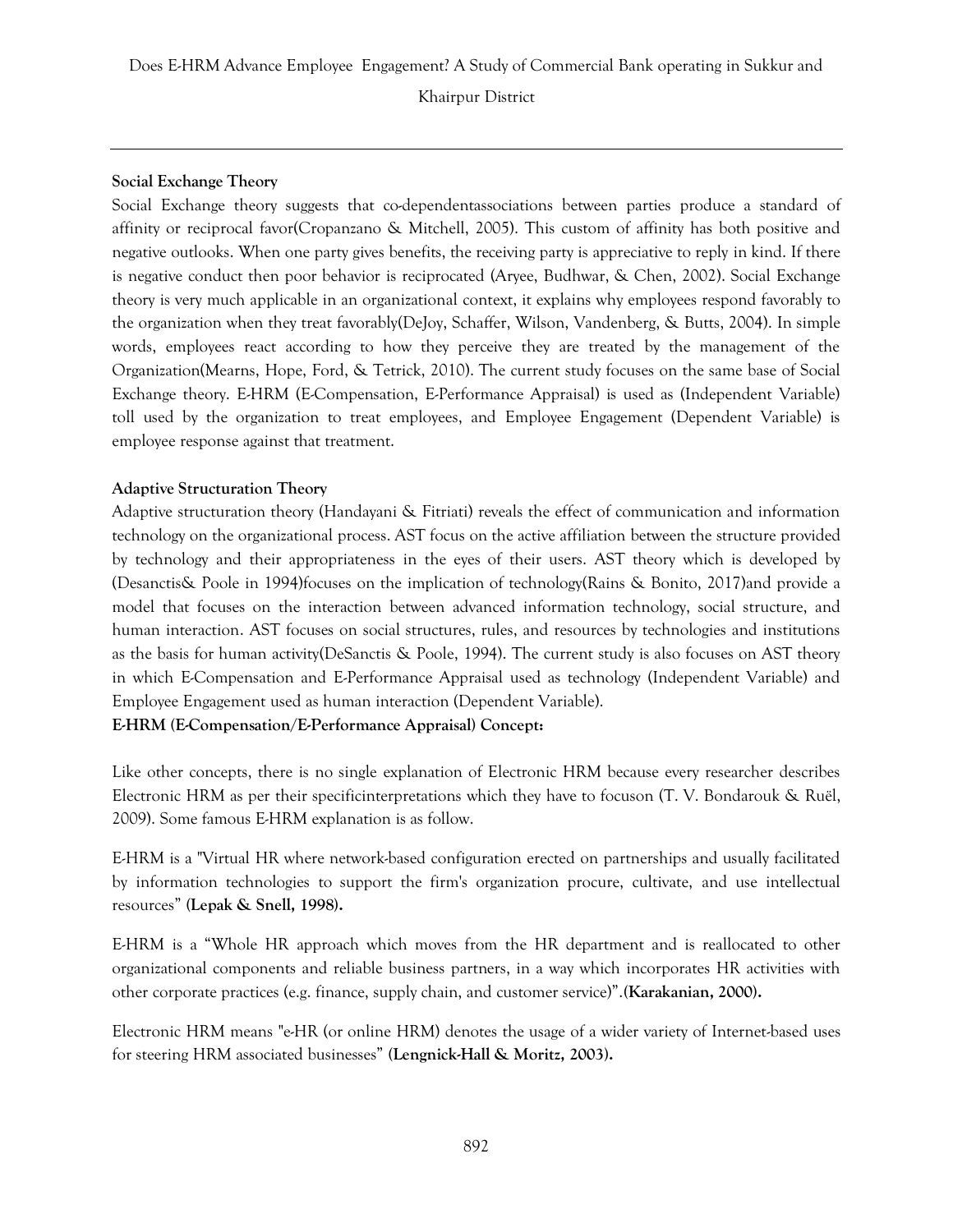Electronic-HRM is "The usage of conventional, network and vocal tools to develop HR management, dealings, and process enactment". E-HRM advances the HR management transaction process by procuring modern network technologies **[\(Kettley & Reilly, 2003\)](#page-13-14).**

Electronic HRM "Is a technique of executingHR policies, approaches in the organizationthrough practical and attentivebacking of comprehensiveutilization of web-technology dependent networks **[\(Ruël,](#page-14-11)  [Bondarouk, & Looise, 2004\)](#page-14-11).**

Electronic HRM "Is the managerial use of information technology for at least link and support at least two individual or shared actors in their collective execution of HR activities". In other words, electronic hrm is the process of connecting a minimum of two employees and helping them in mutual performance **[\(Strohmeier, 2007\)](#page-14-4).**

Electronic HRM is the backing of the HRMin performing responsibilities in firms by utilizinginformation technology. The blend of all computer accessories for processing information for Human Resources. They define E-HRM as the usage of IT in the organization forbacking the HR department. Electronic-HRM ultimately enhanced the worth of HRM by re-positioning it from staff department to line department **[\(Voermans & van Veldhoven, 2007\)](#page-14-12).**

Irrespective of difference of opinion among writers and professionals about single and acceptable definition about Electronic Human Resource Management practices but they agreed that Electronic HRM practices are in-depthinterrelated automatedarrangements within the organization which uses information as a gadget for various usage[\(Foster, 2011\)](#page-12-12)but now scholars focusing Electronic HRM with a more strategic outlook. They acknowledged that Electronic-HRM is "An umbrella term cover all potential combination of appliance and contents between HRM and information technologies, intended to form worth for directed employees and managers" [\(T. V. Bondarouk & Ruël, 2009\)](#page-12-11)

# **Employee Engagement Concept:**

Literature provides expanded descriptions of employee engagement. In 1990, Kahn was the first academician who used and theorized the word "engagement" in his study. He insisted on engagement as "Harnessing of organization members to their work roles, in engagement, people employ and express themselves physically, cognitively, and emotionally during role performance". There is three level of interior scenarios of engagement and disengagement which are security, relevance, and accessibility" [\(Kahn, 1990\)](#page-13-15). In 2001, [\(Maslach, Schaufeli, & Leiter, 2001\)](#page-13-16)underline theconcept of working engagement as a "Combination of vitality, contribution, and effectiveness". In similardirection [\(Harter et al., 2002\)](#page-13-6) describe work engagement as "the individuals' involvement and satisfaction with as well as enthusiasm for work". Moreover, [\(Mishra & Mohanty, 2016\)](#page-13-17)defined engagement "The engaged employees have six characteristics: they don't leave the company easily, don't think about leaving the company, recommend the company to others, feel inspired to do their best, speak positively about the company, and feel motivated to go beyond the call of duty".

#### **Previous studies:**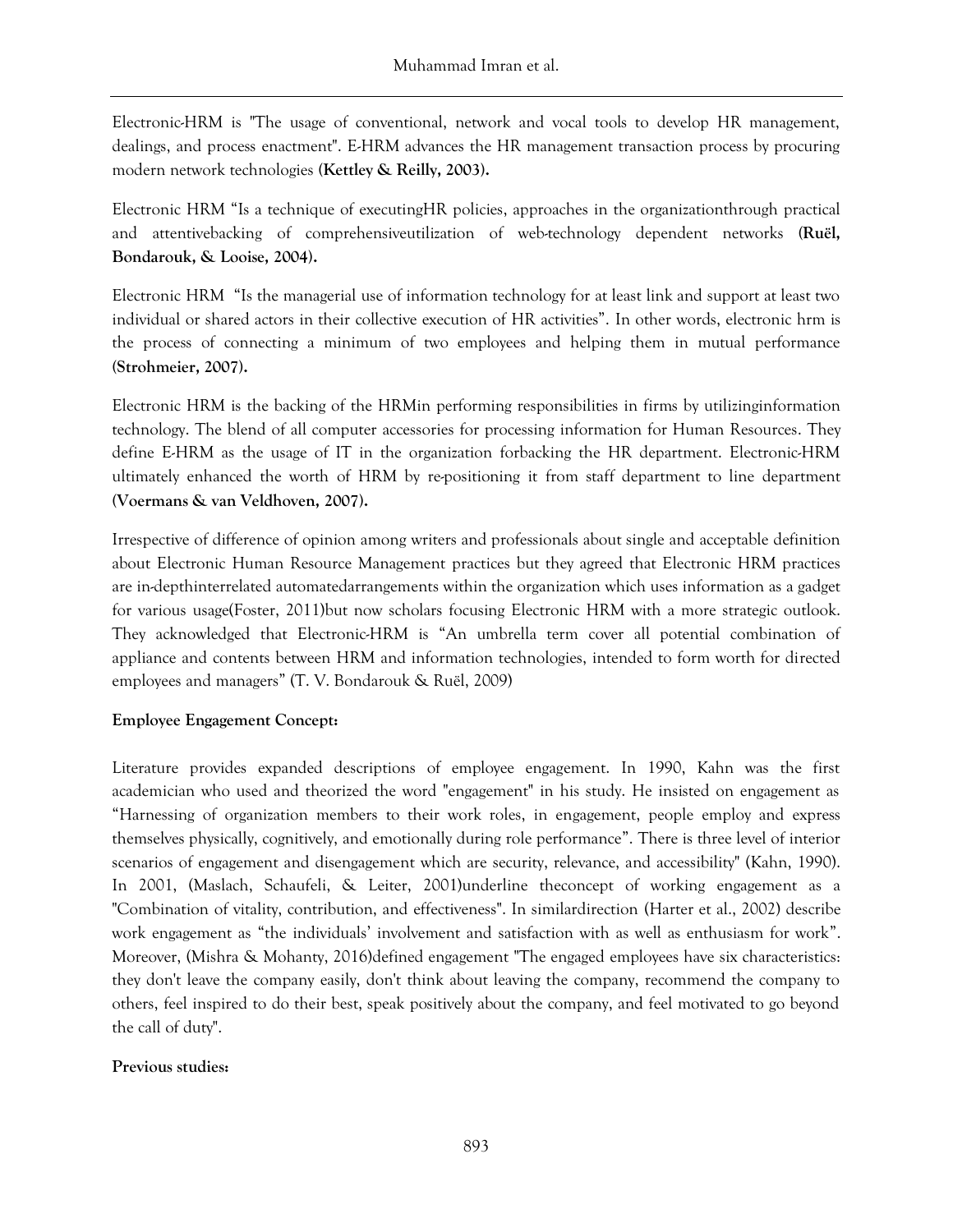Yuan Cheng &Yunqing Zou 2021, conducted a study to find out the answer to the question of whether "E-HRM implementation enriches organizational performance or not and if does then what are the elements who can support its implementation. After a meta-analysis of significances, limitations, and backgroundsof E-HRM implementation. They found the varied level of a positive relationship between E-HRM and organizational performance among countries but they found technology, organizational, people and social factors were favorable factors in all over countries in E-HRM implementation [\(Cheng & Zou, 2021\)](#page-12-13)

In 2021, NoorulMuqaddam and Md. Sajjad Hossain conducted a study on "E-HRM Practices and Operational Efficiency, Evidence from Bangladeshi Garment Industry". In this study, E-Compensation and E-PeroranceApprisal were chosen as Independent Variable and Operational Efficiency as dependent Variable. After utilizing the convenience sampling method with the usage of survey questionnaires and Interviews, they found a positive and significant effect of E-Compensation and E-Performance Appraisal in Operational performance [\(Muqaddim & Hosain, 2021\)](#page-14-13).

In 2019, MD and Tanjil Ahmed conducted a study on "E-HRM impact on Organizational performance of Manufacturing industry of Bangladesh". They used 9 dimensions of E-HRM and 6 dimensions of organizational performance. After adopting the convenience sampling method and non-probability sampling technique, they collected primary data through structured questionnaires and Interviews from 223 employees of the manufacturing industry from September to December 2018. After descriptive and regression analysis, they found E-HRM has a positive and significant influence on Organizational Performance[\(Ahmed, 2019\)](#page-12-14)

In 2018, Naveed Iqbal, Mansoor Ahmed, and Muhammad Mustafa Raziq in their study of "Does e-HRM improve labor productivity? A Study of Commercial Bank workplaces in Pakistan" checked the influence of E-HRM on Labour Productivity. After using data gained through survey questionnaire from 516 bank branches of big cities of Pakistan and found significant and positive direct impact on Labour productivity [\(Iqbal et al., 2018\)](#page-13-1).

(Berber, Đorđević[, & Milanovi](#page-12-15)ć, 2018) stressed the prominence of e-HRM concerning its merits and demerits. Said study also aims to find the usage level of e-hrm in Serbia. After empirical and theoretical analysis, they concluded that e-HRM is an inventive and useful system for employees and managers.

[\(Malhotra & Jain, 2017\)](#page-13-18) investigated the effect of e-HRM policies along with Implementation strategies' effect on employee satisfaction level. Both primary and secondary data were collected via a questionnaire developed for the research. They found a significant relationship between employee satisfaction and utilization of e-HRM practices.

In 2016, Shatha Mahmoud Obeidat check the linkage between e-hrm usage impact on HRM usefulness by using the UTAUT model developed by Venkatesh et al (2003). In this study, Determinants of e-hrm (Performance Expectancy, Effort Expectancy, and Social Influence) were used as the independent variable,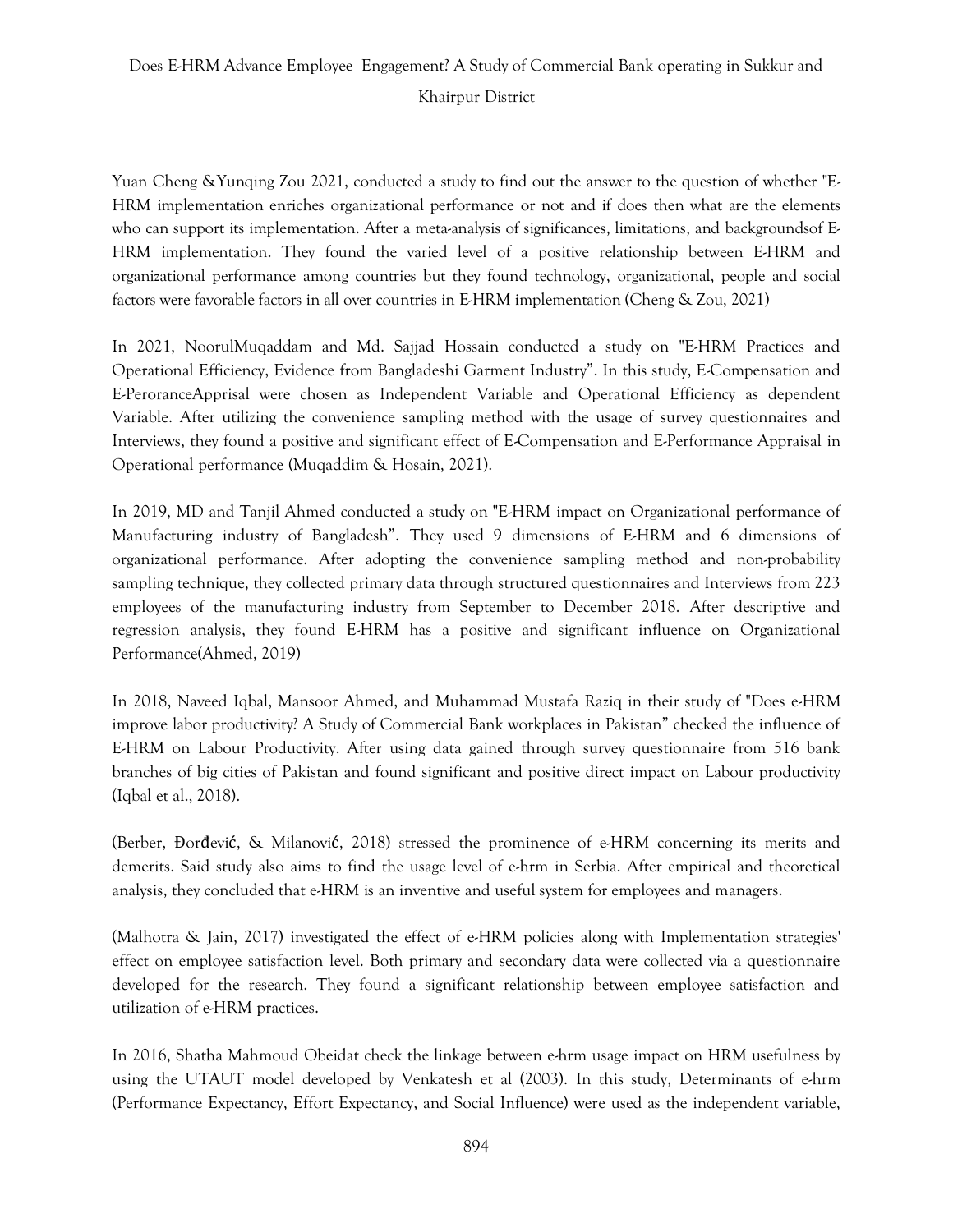Behavioral Intention (BI) and e-hrm usage (Use) used as mediating variable and HRM effectiveness (Policy level and practice level) used as the dependent variable. After analyzing through SEM model, the study concluded that the applicabilityof E-HRM increased HRM effectiveness. Moreover, Behavioral intentions serve as mediating variable among e-hrm determinants. [\(Obeidat, 2016\)](#page-14-14)

In 2015, Dr. Haroon Abdullah conducted a study on "The Impact of Electronic Human Resource Management (E-HRM) practices on business Performance in Jordanian Telecommunication sector: The employee Perspective. In said study,E-Performance Appraisal and E-Compensation) used as Independent Variable and Operational Performance as a dependent variable. After getting data from three Jordanian telecommunication companies through 114 questionnaires, they found a significant and positive effect of (E-Performance Appraisal and E-Compensation) on operational performance[\(Khashman & Al-Ryalat,](#page-13-8)  [2015\)](#page-13-8).

### **Substantial and Procedure**

For this study, quantitative-based primary data has been collected and analyzed for testing above mentioned hypothesis. 4 major private commercial banks namely United Bank, MCB Bank, Allied Bank, and Habib bank were selected for this study. E- Compensation and E-Performance Appraisal (Independent variables) has been measured by the modified electronic-hrm scale of [\(Shane, 2009\)](#page-14-15) and Employee Engagement (dependent variable) has been measured by Utrecht Work Engagement (UWE) of [\(Schaufeli & Bakker,](#page-14-16)  [2004\)](#page-14-16) after some modification.

#### **Data Collection**

For Data collection, a close-ended questionnaire was distributed in those bank branches of Sukkur and Khairpur districts which staff members are 10 or more than 10. As per regional authorities, 1500 personnel are working in Sukkur and Khairpur private commercial banks branches which will be treated as a sampling frame. As per**[\(Saunders, Lewis, & Thornhill, 2009\)](#page-14-17)**, 305 is the sample size in which 165 are from Sukkur and 140 are from Khairpur districts. 330 questionnaires were distributed in which 150 were distributed in district Khairpur and 180 were distributed in district Sukkur. In response to this, 145 duly filled questionnaires were returned from Khairpur and 170 from Sukkur district making a total of 315 questionnaires. In 315 returned questionnaires, only 305 questionnaires were usable of which 137 were from Khairpur and 168 were from the Sukkur district. The adopted questionnaire used in this study is divided into two parts, the first part containsparticipant demographic information and the second part comprises questions regarding Electronic Compensation and Electronic Performance Appraisal and Employee Engagement.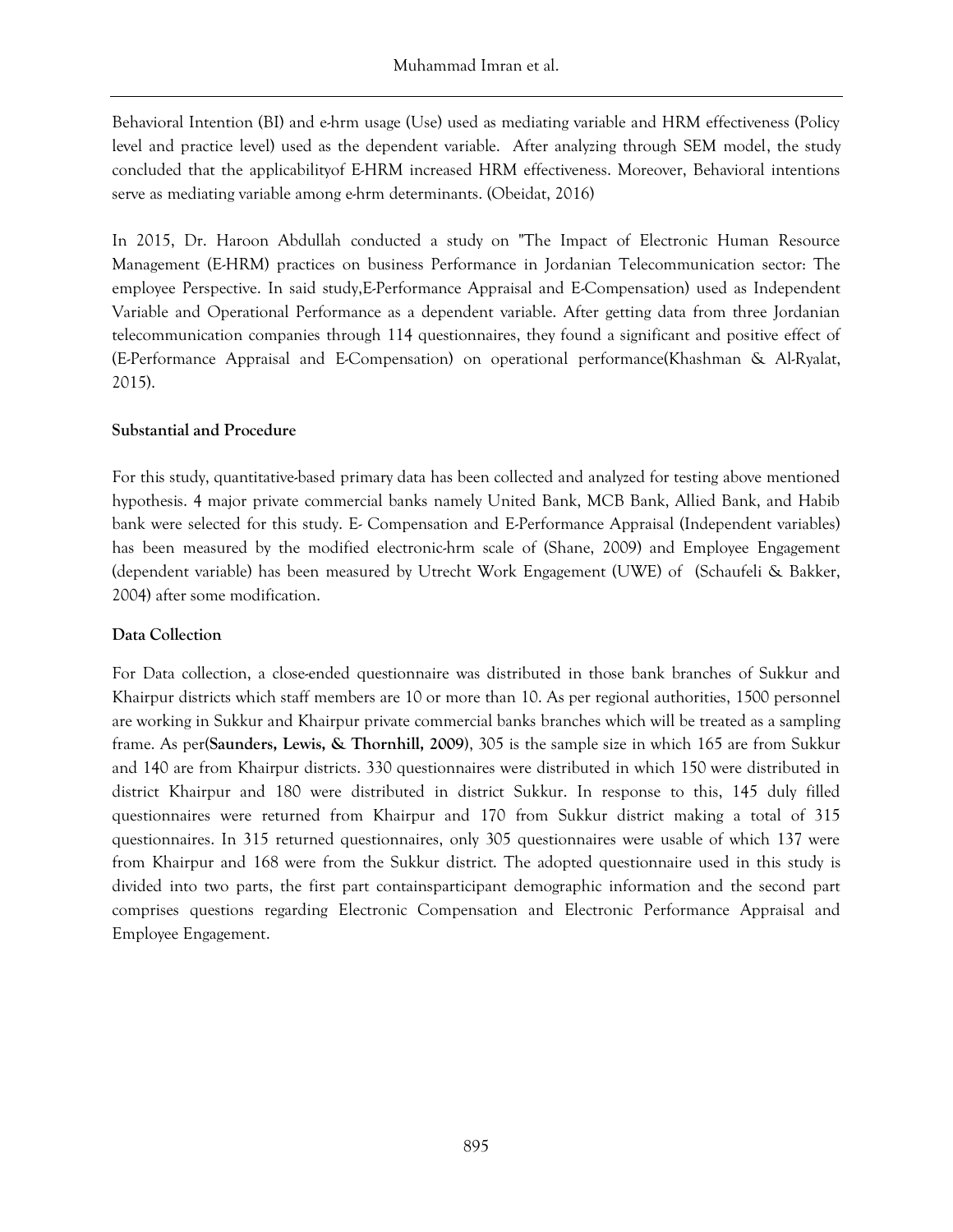**Study Model**



**Descriptive Analysis of Demographic Variables**

**DISTRICT (DIS) BANKS EXPERIENCE**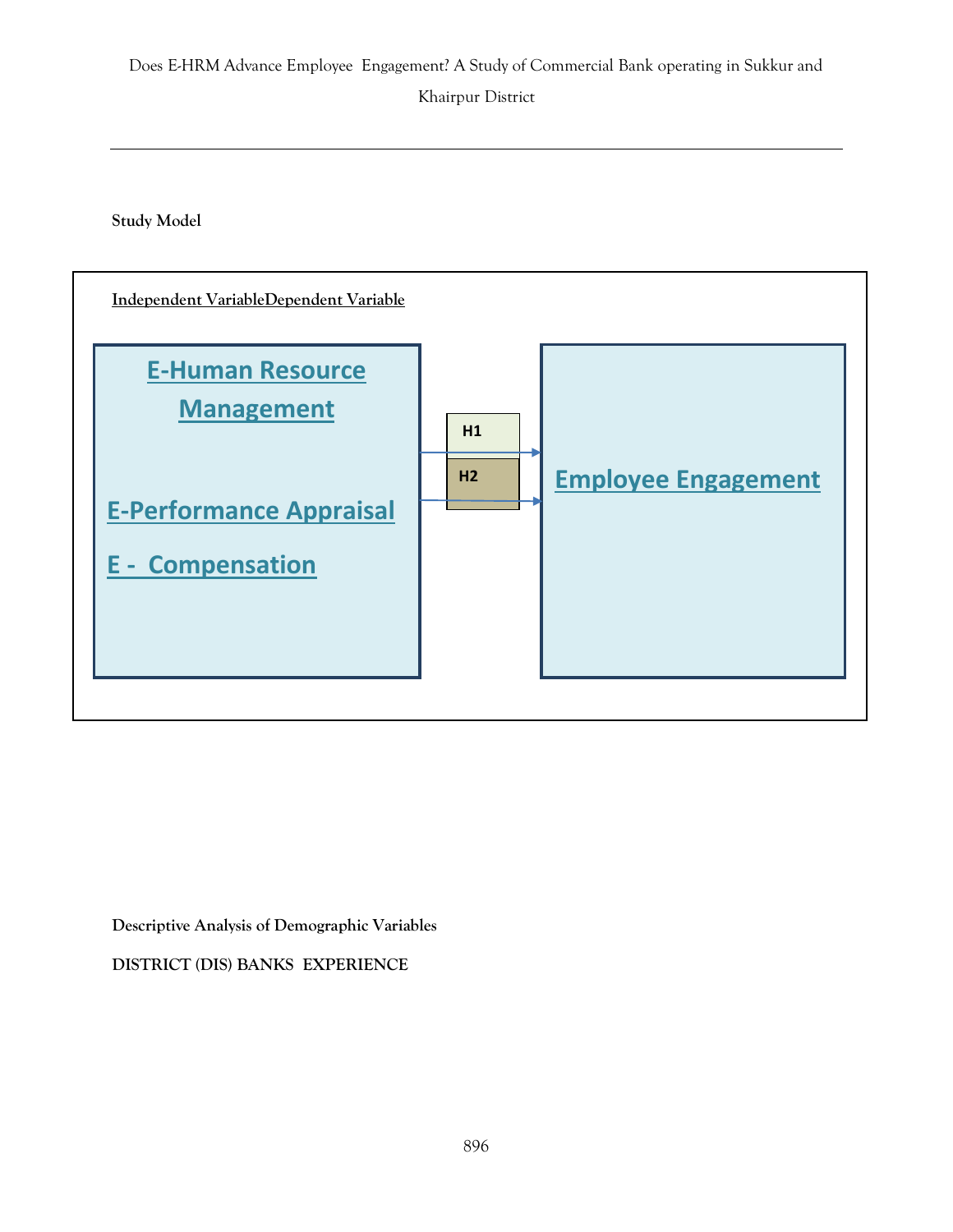

Above series of chartsshows the descriptive Analysis of demographic variables in which the first chart shows 55% and 45% ratio of Sukkur and Khairpur districts respectively. 2<sup>nd</sup> Chart shows bank-wise respondents percentage in which ABL respondents are 12%, UBL respondents are 15%, HBL respondents are 38% and MCB respondents are35%.Respondents which are below 25 years of Age are 7%, from 25 to 35 years are 69%, from 36 to 45 years are 18%, from 46 years of age and above are 6%.Male respondents are 87% and females are 13%. Respondents which have 3 years of experience are 30%, 3 to 6 years of experience are 31%, 6 to 9 years of experience are 19% and 9 years of experience or above are 20%.

| Variable   | Mean | <b>Standard Deviation</b> |
|------------|------|---------------------------|
| <b>EPA</b> | 4.01 | 0.799                     |
| E.COMP     | 4.02 | 0.625                     |
| <b>VIG</b> | 4.00 | 0.656                     |
| <b>DED</b> | 4.00 | 0.649                     |
| ABS        | 4.02 | 0.643                     |

#### **Descriptive Analysis of Study Variables:**

Above table shows the descriptive Analysis of the study variable in whichElectronic Performance Appraisal has a mean value of 4.01, Electronic Compensation with the mean value of 4.02, Vigor with the mean value of 4.00, Dedication with a mean value of 4.00, and absorption with a mean value of 4.02. Therefore, it is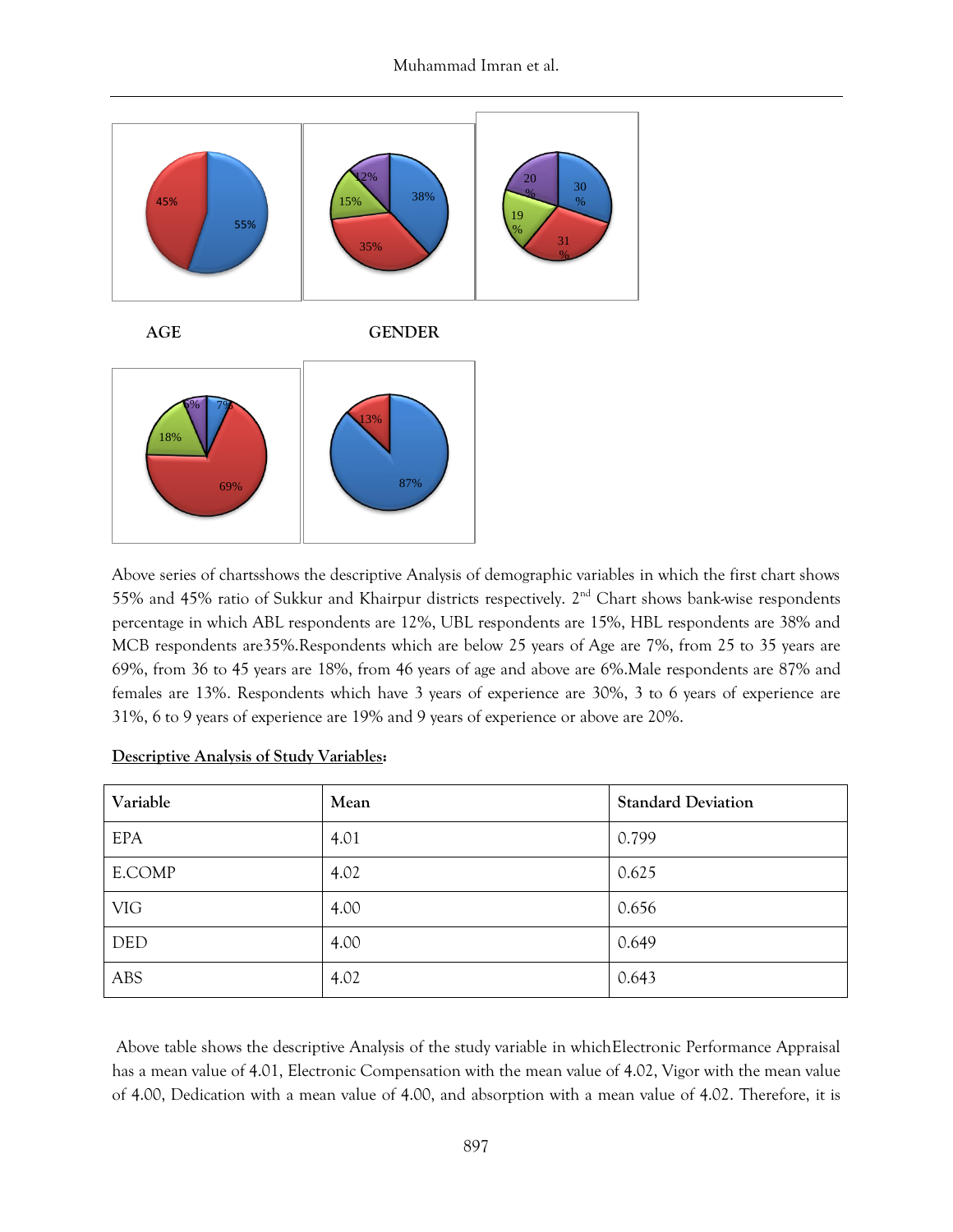concluded that Sukkur and Khairpur private bank employees agreed that Electronic Performance Appraisal and Electronic Compensation have a positive impact on employee engagement.

# **Reliability Analysis**

| Variables           | Dimensions     | <b>Reliability Score</b> |  |
|---------------------|----------------|--------------------------|--|
| E-HRM               | E-Performance  | 0.736                    |  |
|                     | E-Compensation | 0.705                    |  |
| Employee Engagement | Vigor          | 0.716                    |  |
|                     | Absorption     | 0.729                    |  |
|                     | Dedication     | 0.737                    |  |

The reliability figure of E-Performance is 0.736 and E-Compensation is 0.705 and the reliability of Vigor is 0.716, Absorption is 0.729, and Dedication reliability is 0.737. All are conferring to Pallant (2005) defined parameters and recommending strong reliability of user data.

# **Correlation Analysis**

Correlation investigation depicts the association among variables and the impact of the level of deviations on one variable by another variable.

| <b>Correlations Analysis of Study Variables</b> |               |            |            |            |            |
|-------------------------------------------------|---------------|------------|------------|------------|------------|
| Variable                                        | <b>E.COMP</b> | <b>EPA</b> | <b>VIG</b> | <b>DED</b> | <b>ABS</b> |
| <b>E.COMP</b>                                   |               |            |            |            |            |
| <b>EPA</b>                                      | $.301$ **     | T          |            |            |            |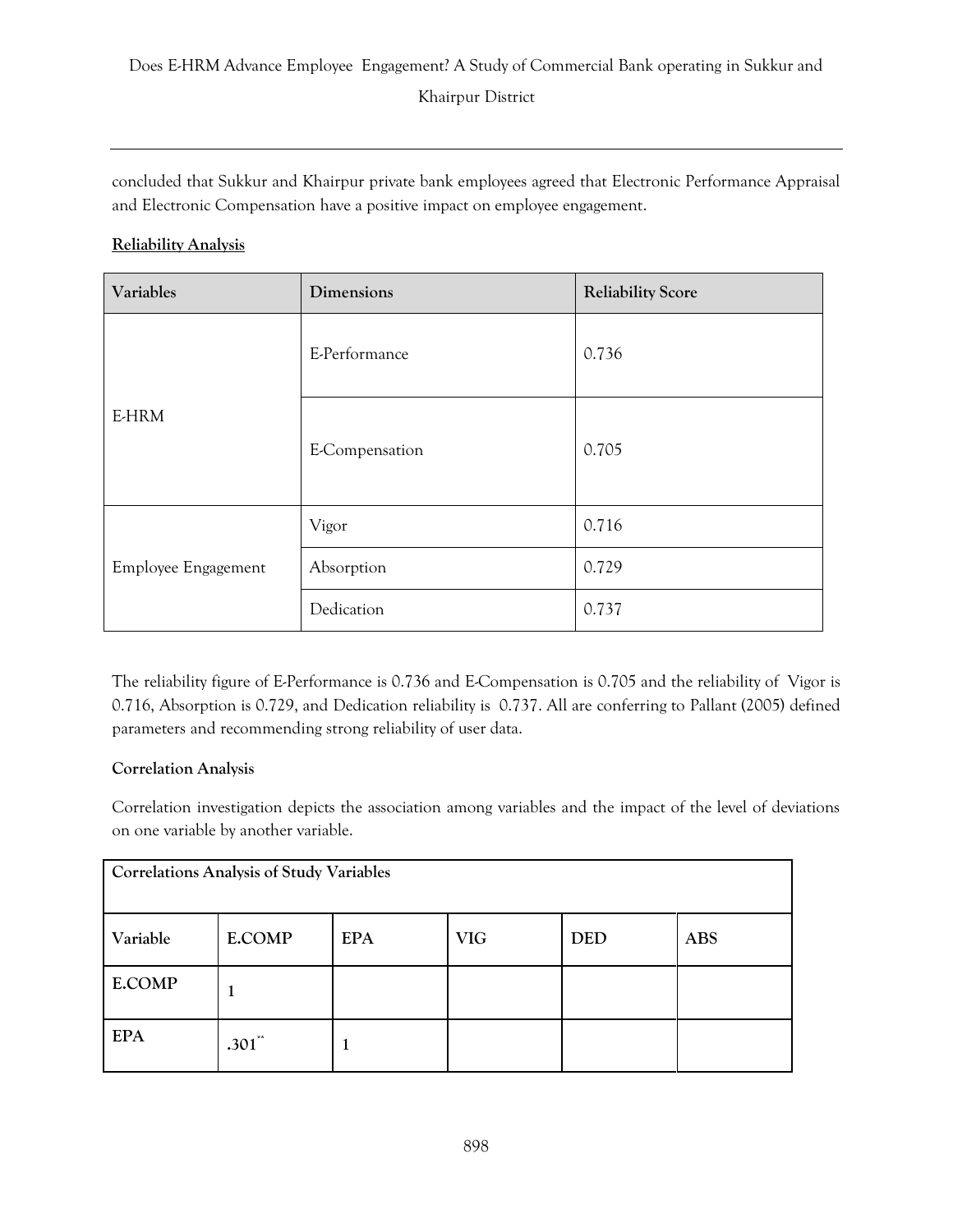| <b>VIG</b> | $.542$ <sup>**</sup> | $.330^{**}$ |                      |             |  |
|------------|----------------------|-------------|----------------------|-------------|--|
| <b>DED</b> | $.624$ **            | $.381$ **   | $.677$ <sup>**</sup> |             |  |
| <b>ABS</b> | $.608^{**}$          | $.371$ **   | $.668^{**}$          | $.688^{**}$ |  |

The above table shows that E-Compensation is positively correlated with Vigor, Dedication, and Absorption, which means a 1% increase in E-Compensation will increase 54% Vigor, 62% Dedication, and 61% Absorption or vice versa. E-Performance Appraisal is also positively correlated with Vigor, Dedication, and Absorption, which means a 1% increase in E-Performance Appraisal increase Vigor with 33%, Dedication with 38%, and Absorption with 37%. In the same pattern, Independent and dependent are also correlated with each other just like a 1% increase in E-Compensation will bring a 30% increase in E-Performance Appraisal. Simultaneously, a 1% increase in Vigor will bring a 68% increase in Dedication and 67% increase in Absorption, and lastly, a 1% increase in Dedication will bring a 99% increase in Absorption.

# **Results of Regression Analysis**

| Model                                  | $\mathbb R$ | R Square | Adjusted R<br>Square | <b>Beta</b> | Sig.  |
|----------------------------------------|-------------|----------|----------------------|-------------|-------|
| 1                                      | .776        | .656     | .747                 |             |       |
| <b>Electronic Compensation</b>         |             |          |                      | 0.576       | .000  |
| Electronic<br>Performance<br>Appraisal |             |          |                      | 0.204       | 0.000 |

a. Predictors: (Constant), Electronic Performance Appraisal, Electronic Compensation,

b. Dependent Variable: EE (Employee Engagement)

In the above table, the R-value is .776which shows adjustment between detected and projected values of the dependent variable. A high degree of correlation is depicted in R-value. The  $R^2$ depicts the effect of the Independent variable on the dependent variable.  $R^2$  value .656states that E-HRM (E-Compensation and E-Performance Appraisal) describes66% of the change in employee engagement and adjusted  $R^2$  which is .747 is an unbiased estimator of the population.A beta value is standardized coefficients showing values of Electronic Compensation as 0.576 and Electronic Performance Appraisal as0.204. The P-value of both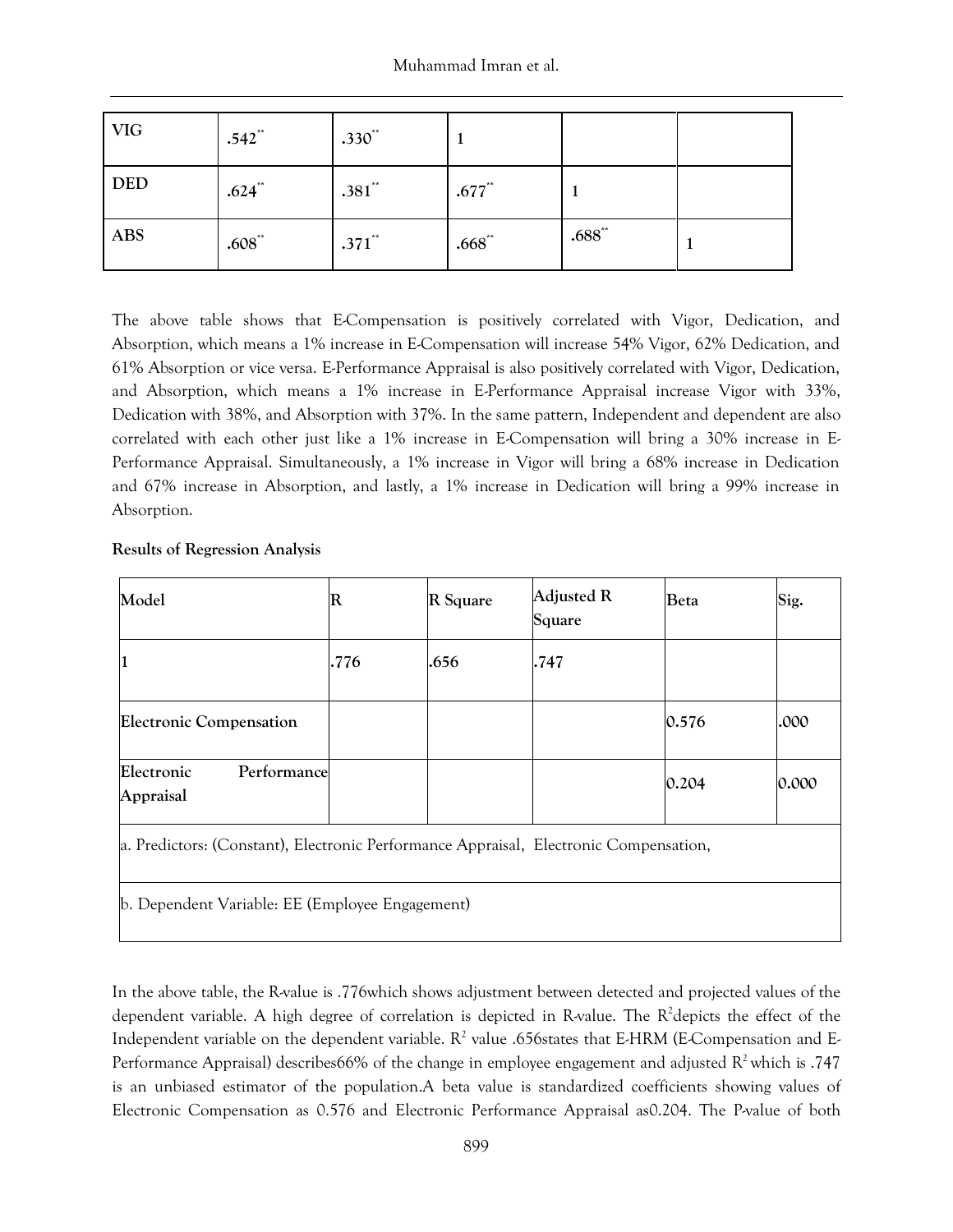Electronic Compensation and Electronic Performance Appraisal aresignificant because they both are less than 0.05.

# **Discussion and Conclusion**

The main motive of this paper is to pursue the influence of E-HRM (E-Compensation and E-Performance Appraisal) on working engagement in the banking sector of district Sukkur and Khairpur because Information technology plays a very critical role in today's working environment. While reviewing the implication of this study, both hypotheses 1 and 2 which states, E-Performance Appraisal and E-Compensation have a positive and significant influence on Employee engagement have been accepted. These results are in confirmation with studiesconducted by [\(Dulebohn & Marler, 2005\)](#page-12-16) for E-Compensation and [\(Gruman & Saks, 2011\)](#page-13-7) for E-Performance Appraisal. Hence, the outcome of this reveals that both E-Compensation and E-Performance Appraisal have a constructiveinfluence on working engagement among private banks branch employees.

This research study strongly proposes conversion from Manual HRM to Electronic Human Resource Management in the banking sector of Pakistan.E-HRM can enhance Employee engagement levels among employees particularly branch banking employees. Imagine an environment whererapid competition couple with innovations, increasing risk level, strict laws and regulations, shrinking timelines, and extensive branch network making it impossible for the HR department to maintain quality service level without the support of E-HRMwhich is the utmost part of motivation and Employee Engagement. Electronic HRM is a mix of IT and HRM where all tasksparticularly E-compensation and E-performance appraisal perform through IT. E-HRM is a crucial milestone towards Digital Employee Engagement.

# **Suggestions for Future Research:**

This study is only limited to checking the impact of only two dimensions of E-HRM which are Electronic Performance Appraisal and Electronic Compensation on banking sector branch level employee's engagement level. Upcoming research can include other dimensions like E-Recruitment,E-Communication, etc. Further, more districts, cities, and countries should be added for generalizing its outcomes at province, national, regional, and international levels.Future researchers can compare its result with Area, Zonal, and Regional level employees.Comparative study within the banking industry can be done i.e government banks, microfinance banks, industrial banks, Islamic banks and investment banks, etc.A comparative study can also be done among other industries of the financial sector like insurance, Leasing, and Mudarba, etc. Comparison of the impact of E-HRM between financial and non-financial firmsi.e FMCG, Oil & Gas, Pharma industry, etc will add a new dimension in Literature and HRM field. Employee Engagement can also be used as a mediatory variable between E-HRM and other variables like organizational performance and employee's performance etc.

# **Reference**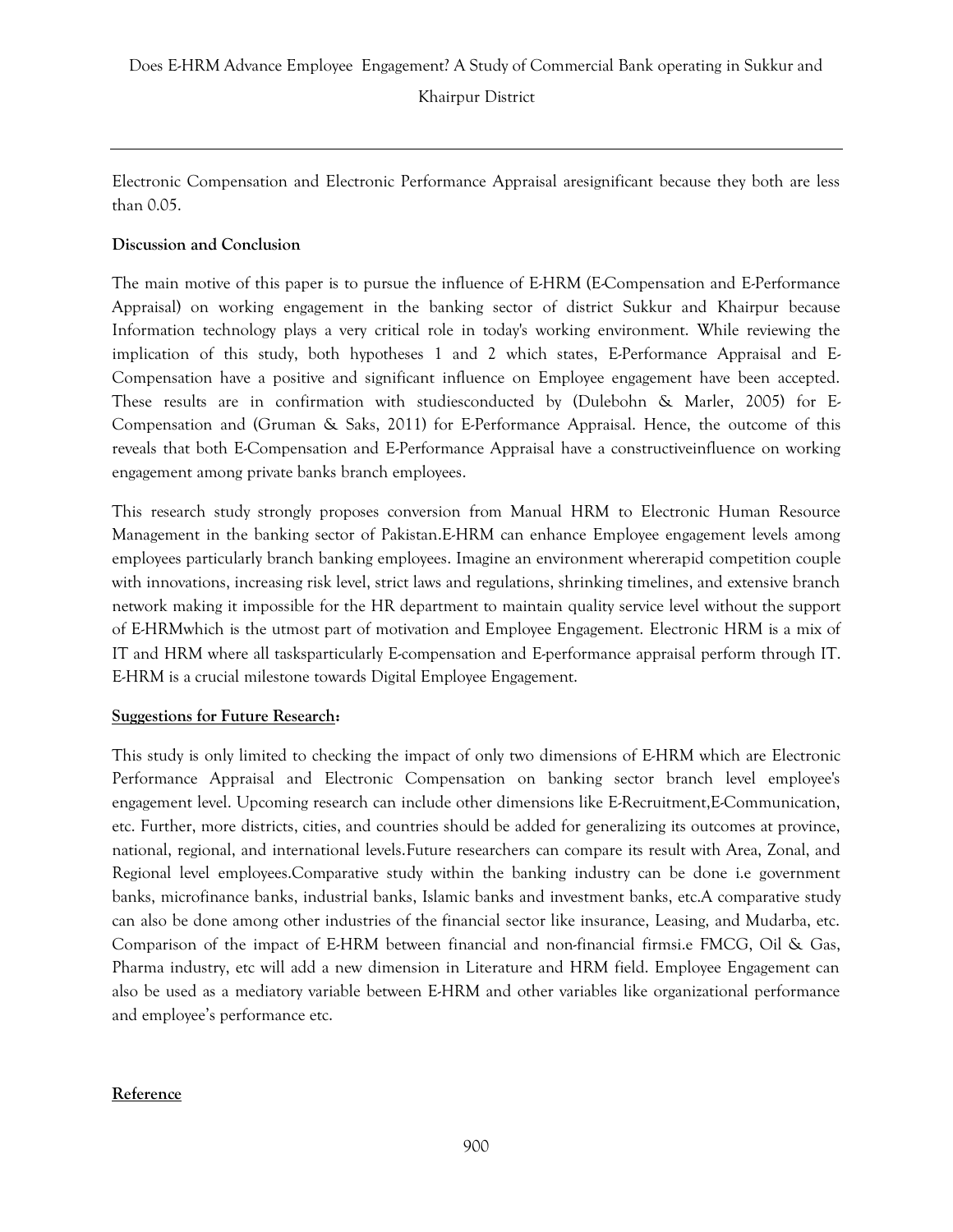- <span id="page-12-14"></span>Ahmed, M. (2019). E-HRM Practices and its Impact on Organizational Performance: A study on the Manufacturing industry in Bangladesh. *European Journal of Business and Management, 11*(6), 50-60.
- <span id="page-12-8"></span>Aryee, S., Budhwar, P. S., & Chen, Z. X. (2002). Trust as a mediator of the relationship between organizational justice and work outcomes: Test of a social exchange model. *Journal of Organizational Behavior: The International Journal of Industrial, Occupational and Organizational Psychology and Behavior, 23*(3), 267-285.
- <span id="page-12-6"></span>Bates, S. (2004). Getting engaged. *HR magazine, 49*(2), 44-51.
- <span id="page-12-15"></span>Berber, N., Đorđević, B., & Milanović, S. (2018). Electronic Human Resource Management (e-HRM): А New Concept for Digital Age. *Strategic Management-International Journal of Strategic Management and Decision Support Systems in Strategic Management, 23*(2).
- <span id="page-12-3"></span>Bissola, R., & Imperatori, B. (2013). Facing e-HRM: the consequences on employee attitude towards the organization and the HR department in Italian SMEs. *European Journal of International Management, 7*(4), 450-468.
- <span id="page-12-1"></span>Bondarouk, T., Harms, R., & Lepak, D. (2017). Does e-HRM lead to better HRM service? *The International Journal of Human Resource Management, 28*(9), 1332-1362.
- <span id="page-12-0"></span>Bondarouk, T., Schilling, D., & Ruël, H. (2016). EHR adoption in emerging economies: The case of subsidiaries of multinational corporations in Indonesia. *Canadian Journal of Administrative Sciences/Revue Canadienne des Sciences de l'Administration, 33*(2), 124-137.
- <span id="page-12-11"></span>Bondarouk, T. V., & Ruël, H. J. (2009). Electronic Human Resource Management: Challenges in the digital era. *The International Journal of Human Resource Management, 20*(3), 505-514.
- <span id="page-12-4"></span>Brodie, R. J., Hollebeek, L. D., Jurić, B., & Ilić, A. (2011). Customer engagement: Conceptual domain, fundamental propositions, and implications for research. *Journal of service research, 14*(3), 252-271.
- <span id="page-12-5"></span>Brunetto, Y., Teo, S. T., Shacklock, K., & Farr‐Wharton, R. (2012). Emotional intelligence, job satisfaction, well‐being, and engagement: explaining organizational commitment and turnover intentions in policing. *Human Resource Management Journal, 22*(4), 428-441.
- <span id="page-12-13"></span>Cheng, Y., & Zou, Y. (2021). *Whether and when e-HRM improves organizational performance: A meta-analysis.* Paper presented at the Academy of Management Proceedings.
- <span id="page-12-7"></span>Cropanzano, R., & Mitchell, M. S. (2005). Social exchange theory: An interdisciplinary review. *Journal of Management, 31*(6), 874-900.
- <span id="page-12-9"></span>DeJoy, D. M., Schaffer, B. S., Wilson, M. G., Vandenberg, R. J., & Butts, M. M. (2004). Creating safer workplaces: assessing the determinants and role of safety climate. *Journal of safety research, 35*(1), 81- 90.
- <span id="page-12-10"></span>DeSanctis, G., & Poole, M. S. (1994). Capturing the complexity in advanced technology use: Adaptive structuration theory. *Organization Science, 5*(2), 121-147.
- <span id="page-12-16"></span>Dulebohn, J. H., & Marler, J. H. (2005). e-Compensation: The potential to transform practice. *The brave new world of e HR: Human resources management in the digital age*, 166-189.
- <span id="page-12-12"></span>Foster, S. (2011). Making sense of e-HRM: transformation, technology, and power relations *Enterprise Information Systems: Concepts, Methodologies, Tools, and Applications* (pp. 250-266): IGI Global.
- <span id="page-12-2"></span>Fujimoto, Y., Ferdous, A. S., Sekiguchi, T., & Sugianto, L.-F. (2016). The effect of mobile technology usage on work engagement and emotional exhaustion in Japan. *Journal of Business Research, 69*(9), 3315- 3323.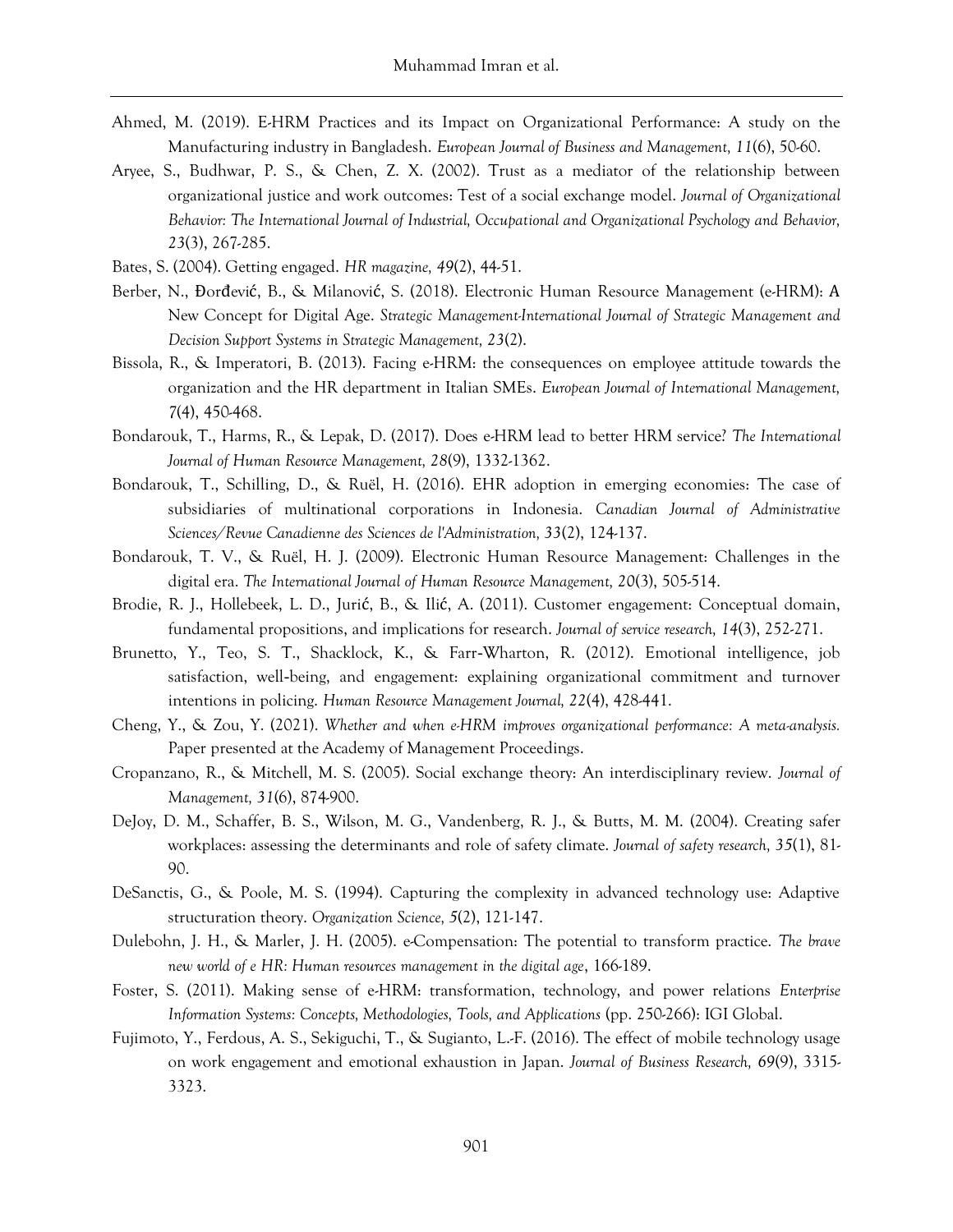- <span id="page-13-7"></span>Gruman, J. A., & Saks, A. M. (2011). Performance management and employee engagement. *Human resource management review, 21*(2), 123-136.
- <span id="page-13-10"></span>Handayani, E., & Fitriati, N. T. A. (2019). The Determinants of Islamic Commercial Bank Profitability in Indonesia during 2012-2018. *The International Journal of Business Management and Technology, 3*(5).
- <span id="page-13-6"></span>Harter, J. K., Schmidt, F. L., & Hayes, T. L. (2002). Business-unit-level relationship between employee satisfaction, employee engagement, and business outcomes: a meta-analysis. *Journal of applied psychology, 87*(2), 268.
- <span id="page-13-2"></span>Hosain, S., & Rahman, M. (2016). Green human resource management: A theoretical overview. *IOSR Journal of Business and Management (IOSR-JBM) Volume, 18*.
- <span id="page-13-3"></span>Huo, Y. J., Binning, K. R., & Molina, L. E. (2010). Testing an integrative model of respect: Implications for social engagement and well-being. *Personality and Social Psychology Bulletin, 36*(2), 200-212.
- <span id="page-13-4"></span>Ihm, J. (2015). Network measures to evaluate stakeholder engagement with nonprofit organizations on social networking sites. *Public Relations Review, 41*(4), 501-503.
- <span id="page-13-1"></span>Iqbal, N., Ahmad, M., Allen, M. M., & Raziq, M. M. (2018). Does e-HRM improve labor productivity? A study of commercial bank workplaces in Pakistan. *Employee relations*.
- <span id="page-13-15"></span>Kahn, W. A. (1990). Psychological conditions of personal engagement and disengagement at work. *Academy of management journal, 33*(4), 692-724.
- <span id="page-13-12"></span>Karakanian, M. (2000). Choosing an ERP implementation strategy. *Year*, 7.
- <span id="page-13-14"></span>Kettley, P., & Reilly, P. (2003). *EHR: An Introduction. IES Report*: ERIC.
- <span id="page-13-8"></span>Khashman, A. M., & Al-Ryalat, H. A. (2015). The impact of electronic human resource management (E-HRM) practices on business performance in the Jordanian telecommunications sector: The employees perspective. *Journal of Management Research, 7*(3), 115-129.
- <span id="page-13-13"></span>Lengnick-Hall, M. L., & Moritz, S. (2003). The impact of e-HR on the human resource management function. *Journal of labor research, 24*(3), 365-379.
- <span id="page-13-11"></span>Lepak, D. P., & Snell, S. A. (1998). Virtual HR: Strategic human resource management in the 21st century. *Human resource management review, 8*(3), 215-234.
- <span id="page-13-18"></span>Malhotra, T., & Jain, M. S. (2017). Impact Of E-Hrm Practices On Employee Satisfaction. *International Journal of science technology and management. Vol*(6), 2394-1529.
- <span id="page-13-0"></span>Marler, J. H., & Parry, E. (2016). Human resource management, strategic involvement, and e-HRM technology. *The International Journal of Human Resource Management, 27*(19), 2233-2253.
- <span id="page-13-16"></span>Maslach, C., Schaufeli, W. B., & Leiter, M. P. (2001). Job burnout. *Annual review of psychology, 52*(1), 397- 422.
- <span id="page-13-9"></span>Mearns, K., Hope, L., Ford, M. T., & Tetrick, L. E. (2010). Investment in workforce health: Exploring the implications for workforce safety climate and commitment. *Accident Analysis & Prevention, 42*(5), 1445-1454.
- <span id="page-13-5"></span>Men, L. R., & Tsai, W.-H. S. (2016). Public engagement with CEOs on social media: Motivations and relational outcomes. *Public Relations Review, 42*(5), 932-942.
- <span id="page-13-17"></span>Mishra, S., & Mohanty, J. K. (2016). The predictors of employee engagement: A study in a ferroalloys company of India. *Global Business Review, 17*(6), 1441-1453.